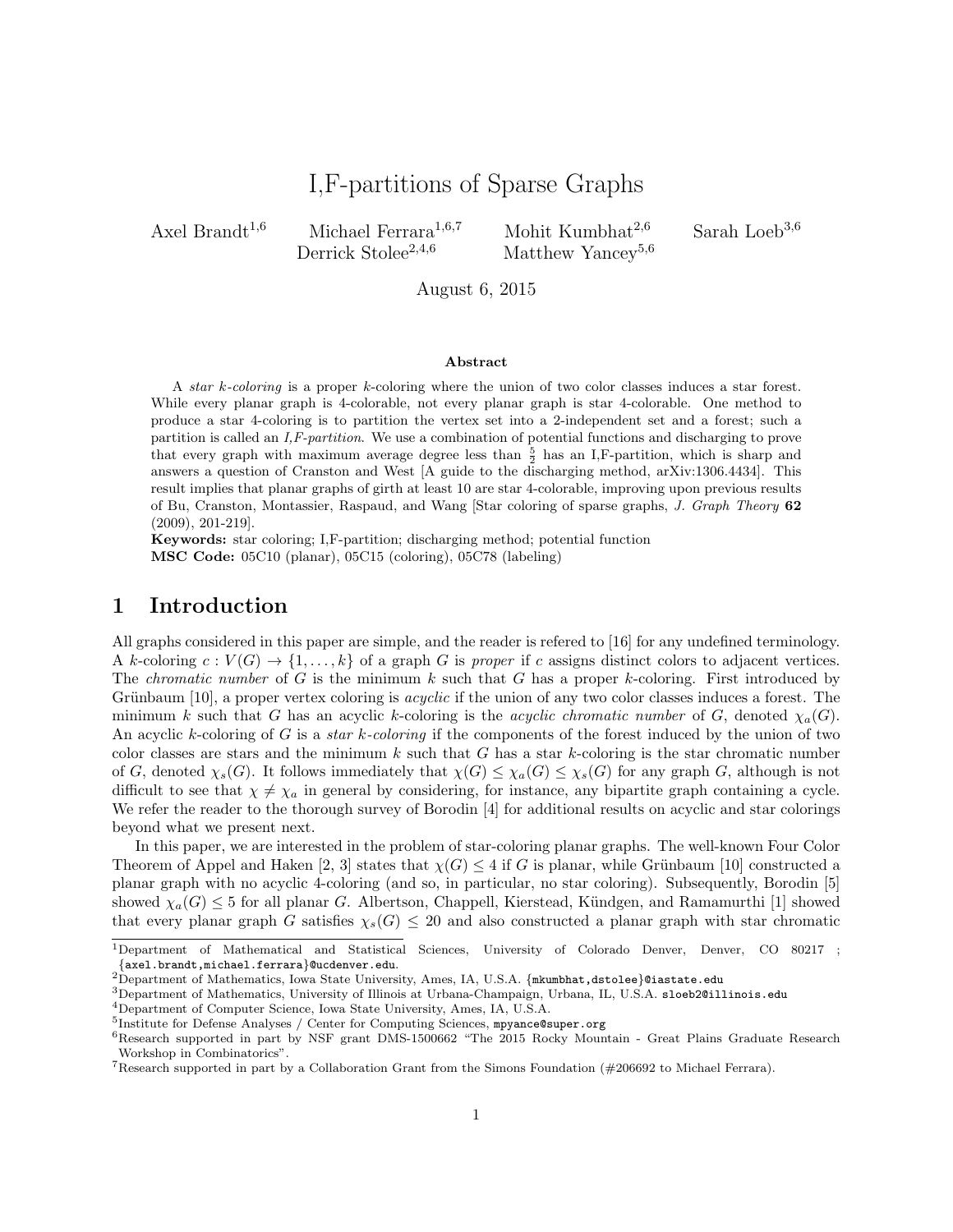number at least 10. Kündgen and Timmons [14] proved that every planar graph of girth 6 (respectively 7 and 8) can be star-colored with 8 (respectively 7 and 6) colors. Kierstead, Kündgen and Timmons [11] showed that every bipartitie planar graph can be star 14-colored, and constructed a bipartite planar graph with star chromatic number 8. It is worthwhile to note that, while not our focus here, the results in [14] and [11] hold for the natural extension of star-colorings to a list coloring framework.

Given the Four Color Theorem, it is natural to search for conditions that ensure a planar graph can be star 4-colored. Albertson *et al.* [1] also showed that for every girth g, there exists a graph  $G_g$  with girth at least g and  $\chi_s(G_g) = 4$ , and further that there is some girth g such that every graph of girth at least g is star 4-colorable. Timmons [15] showed that  $g = 14$  is sufficient and also gave a planar graph with girth 7 with star chromatic number 5. Bu, Cranston, Montassier, Raspaud, and Wang [7] improved upon Timmons' result by showing that every planar graph with girth  $g \geq 13$  has a star 4-coloring.

The maximum average degree of a graph G, denoted Mad(G), is  $\max_{H \subseteq G}$  $2|E(H)|$  $\frac{|\mathcal{L}(H)|}{|V(H)|}$ . The main result of this

paper is the following.

**Theorem 1.1.** If G is a graph with  $\text{Mad}(G) < \frac{5}{2}$ , then  $\chi_s(G) \leq 4$ .

A straightforward application of Euler's formula shows that if  $G$  is a planar graph with girth at least  $g$ , then  $\text{Mad}(G) < \frac{2g}{g-2}$ . Thus, as a corollary to Theorem 1.1 we have the following improvement on [7].

**Corollary 1.2.** If G is a planar graph with girth at least 10, then  $\chi_s(G) \leq 4$ .

To prove Theorem 1.1 we will use I,F-partitions, which were first introduced in [1]. A 2-independent set in  $G$  is a set of vertices that have pairwise distance greater than 2. An I,F-partition of a graph  $G$  is a partition of  $V(G)$  as  $\mathcal{I} \sqcup \mathcal{F}$  where  $\mathcal{I}$  is a 2-independent set in G and  $G[\mathcal{F}]$  is a forest. Albertson *et al.* [1] observed that if G has an I,F-partition  $\mathcal{I} \sqcup \mathcal{F}$ , then  $\chi_s(G) \leq 4$  because  $\chi_s(T) \leq 3$  for any tree  $T \subseteq G[\mathcal{F}]$  and this 3-coloring of  $G[\mathcal{F}]$  can be extended to all of G by assigning the vertices in  $\mathcal I$  a new color. Note that the converse does not hold; for example,  $\chi_s(K_{3,3}) = 4$ , but  $K_{3,3}$  has no I, F-partition. Timmons [15] and Bu *et al.* [7] showed that maximum average degree less than  $\frac{7}{3}$  and  $\frac{26}{11}$ , respectively, imply the existence of an I,F-partition, which in turn imply the abovementioned girth bounds sufficient for a planar graph to be star 4-colorable. Along the same lines, Theorem 1.1 is a consequence of the following theorem.

## **Theorem 1.3.** If G is a graph with  $\text{Mad}(G) < \frac{5}{2}$ , then G has an I,F-partition.

Theorem 1.3 is sharp in the sense that there are graphs with maximum average degree  $\frac{5}{2}$  that do not have an I,F-partition. Indeed, given a cycle C, for each vertex v in the cycle add a 3-cycle  $a_vb_vc_v$  and the edge  $va_v$ . To see that such a graph, which has maximum average degree  $\frac{5}{2}$ , does not have an I,F-partition, simply note that no vertex v on the cycle C can be in the 2-independent set, as then  $a_vb_vc_v$  would necessarily have to be in the forest  $\mathcal{F}$ , an impossibility. However, this then implies that every vertex on C must be in  $\mathcal{F}$ , which is also impossible. Given this family of examples, Theorem 1.3 completely answers the portion of a problem of Cranston and West [9, Problem 7.11] asking for a maximum bound on maximum average degree that guarantees an I,F-partition.

To prove this result, we use the method of potentials as utilized by Kostochka and Yancey [12, 13], Borodin, Kostochka and Yancey [6], and Chen, Kim, Kostochka, West and Zhu [8]. We also strengthen the problem of finding an I,F-partition by allowing some vertices to be initially assigned to  $\mathcal I$  and  $\mathcal F$ , and modify the condition about maximum average degree to account for the preassigned vertices.

Going forward, if  $X_1, \ldots, X_t$  are a partition of a set X, then we will write  $X = X_1 \sqcup \cdots \sqcup X_t$ . If G is a graph with  $V(G) = I \sqcup F \sqcup U$ , we say that G is an assigned graph. If H is a subgraph of an assigned graph G, then let  $I(H) = I \cap V(H)$ ,  $F(H) = F \cap V(H)$ , and  $U(H) = U \cap V(H)$ . Additionally, the potential of H in G, denoted  $\rho_G(H)$ , is

$$
\rho_G(H) = |I(H)| + 4|F(H)| + 5|U(H)| - 4|E(H)|.
$$

When the context is clear, we omit the subscript, and we use  $\rho(S)$  to mean  $\rho(G[S])$  when  $S \subseteq V(G)$ .

**Theorem 1.4.** Let G be an assigned graph with vertex set partitioned as  $I \sqcup F \sqcup U$ . If  $\rho_G(H) > 0$  for all nonempty subgraphs  $H \subseteq G$ , then G has an I,F-partition  $\mathcal{I} \sqcup \mathcal{F}$  such that  $I \subseteq \mathcal{I}$  and  $F \subseteq \mathcal{F}$ .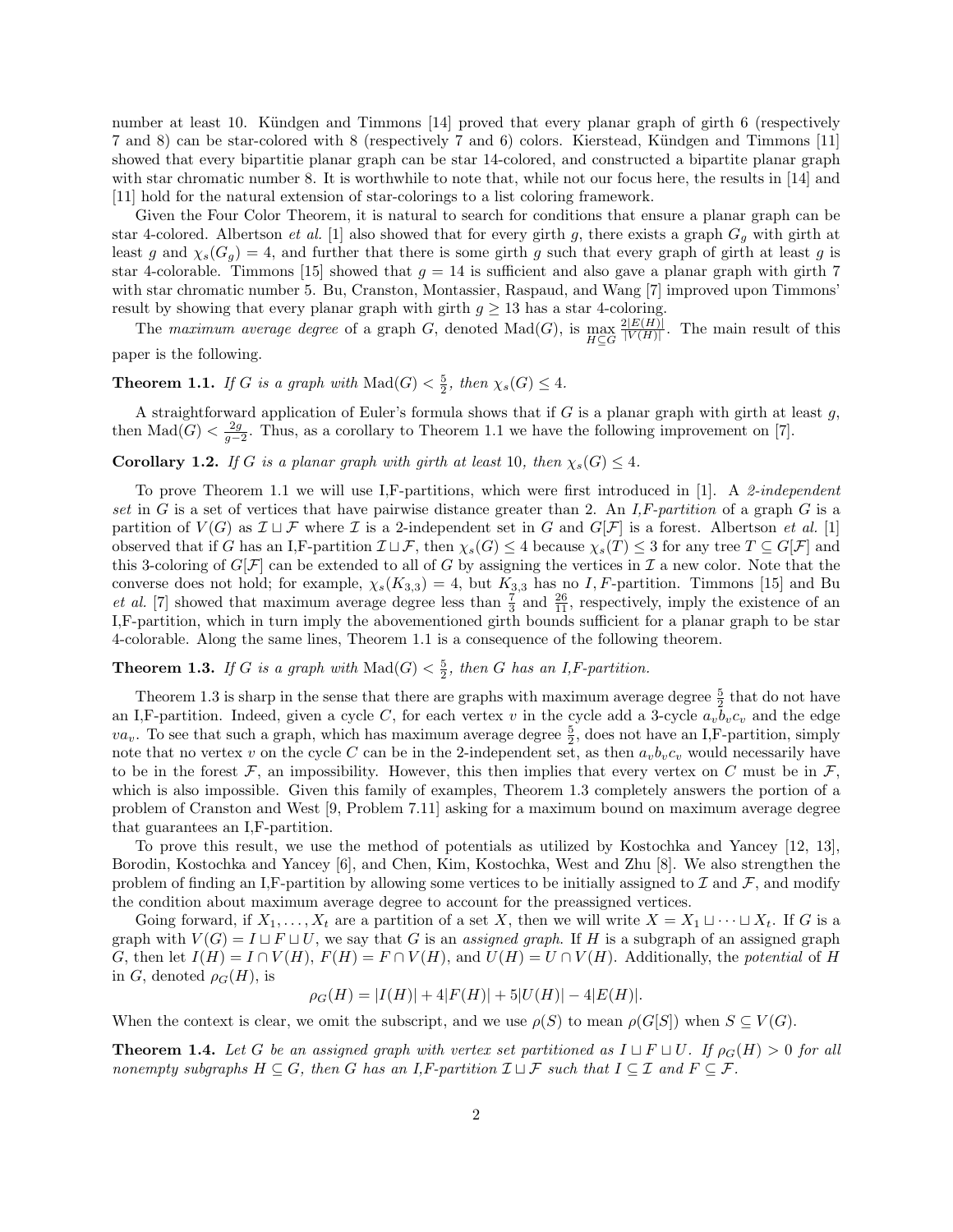Note that if G is an assigned graph where two vertices in I are adjacent or have a common neighbor, then there exists a subgraph with nonpositive potential. Similarly, a cycle of vertices in  $F$  form a subgraph of nonpositive potential. Neither structure therefore appears as a subgraph of any graph satisfying the hypotheses of Theorem 1.4. Additionally, adding edges between vertices in a subgraph of G only decreases the potential. Thus we need only consider induced subgraphs when minimizing the potential across all subgraphs of G.

In Section 2, we demonstrate that Theorem 1.3 and Theorem 1.4 are equivalent. Hence Theorems 1.3 and 1.1 and Corollary 1.2 all follow from the proof of Theorem 1.4, which appears in Section 4. Section 3 contains the lemmas we will use to proof Theorem 1.4. We conclude this section with some further notation.

A k-vertex is a vertex of degree k and a  $k^+$ -vertex is a vertex of degree at least k. For a vertex v,  $N(v)$ is the neighborhood of v. We reserve  $I, F$ , and U as sets of the vertex partition of an assigned graph. For vertex sets, an overbar indicates the vertex complement, for example I is  $F \cup U$ .

An I,F-partition  $\mathcal{I} \sqcup \mathcal{F}$  extends an assignment  $I \sqcup F \sqcup U$  if  $I \subseteq \mathcal{I}$  and  $F \subseteq \mathcal{F}$ . For an assigned graph H, we say H has an I,F-partition only if H has an I,F-partition that extends  $I \sqcup F \sqcup U$ . For an I,F-partition of H, let  $H<sub>\mathcal{F}</sub>$  be the subgraph of H induced by vertices assigned to  $\mathcal{F}$  and let  $H<sub>\mathcal{I}</sub>$  be the subgraph of H induced by vertices assigned to  $\mathcal{I}$ .

#### 2 Proof That Theorem 1.3 and Theorem 1.4 are Equivalent

In this section, we demonstrate that Theorems 1.3 and 1.4 are equivalent, and in the process demonstrate some of the rationale that led to our definition of the potential function  $\rho$ . Note that if G is an assigned graph and  $H \subseteq G$ , then straightforward arithmetic shows that  $\rho(H) > 0$  is equivalent to

$$
\frac{2|E(H)|+22|I(H)|+8|F(H)|}{|U(H)|+9|I(H)|+4|F(H)|}<\frac{5}{2}.
$$

Therefore, Theorem 1.4 implies Theorem 1.3 by taking the sets  $I$  and  $F$  to be empty.

To establish the converse, let us assume G is an assigned graph with the vertex partition  $I \sqcup F \sqcup U$  and  $\min_{\emptyset \neq H \subseteq G} \rho(H) > 0$ , hence

$$
\max_{\emptyset \neq H \subseteq G} \frac{2|E(H)| + 22|I(H)| + 8|F(H)|}{|U(H)| + 9|I(H)| + 4|F(H)|} < \frac{5}{2}.
$$

Let  $F = \{u_1, \ldots, u_k\}$  and  $I = \{v_{k+1}, \ldots, v_\ell\}$ . Starting with  $G_0 = G$ , iteratively build an auxiliary assigned graph  $G_i$  for  $i \in \{1, ..., \ell\}$ . If  $i \in \{1, ..., k\}$ , then build  $G_i$  by adding a 3-cycle abc and the edge  $u_i a$  to  $G_{i-1}$ , removing  $u_i$  from F, and adding  $u_i, a, b, c$  to U; we call this an F-gadget (see Figure 1a). If  $i \in$  $\{k+1,\ldots,\ell\}$ , then build  $G_i$  by adding 3-cycles abc and fgh, a path adef, and the edges  $v_id$  and  $v_ie$  to  $G_{i-1}$ , removing  $v_i$  from I, and adding  $v_i, a, b, c, d, e, f, g, h$  to U; we call this an I-gadget (see Figure 1b). Note that the final graph  $G_\ell$  has  $U(G_\ell) = V(G_\ell)$  and, consequently, potential function  $\rho_{G_\ell}(H) = 5|V(H)| - 4|E(H)|$ for all subgraphs  $H \subseteq G_{\ell}$ .



(a) An F-gadget forces  $u_i$  to be assigned  $\mathcal F$  in an I,F-partition. (b) An I-gadget forces  $v_i$  to be assigned  $\mathcal I$  in an I,F-partition.

Figure 1: The F- and I-gadgets.

**Claim 2.1.** For all  $i \in \{0, 1, ..., \ell\}$  and every subgraph  $H \subseteq G_i$ ,  $\rho_{G_i}(H) > 0$ . Hence  $\text{Mad}(G_{\ell}) < \frac{5}{2}$ .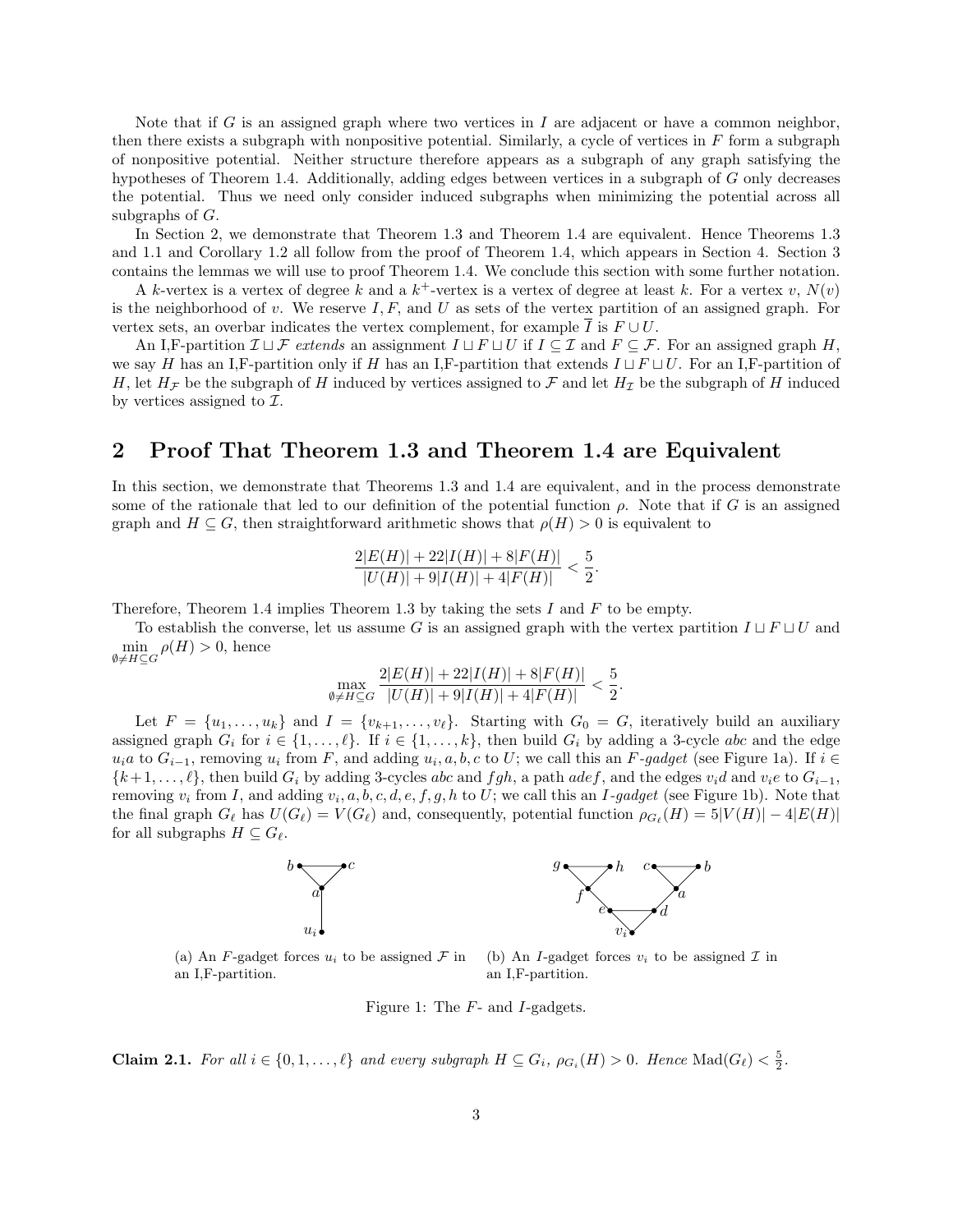*Proof of Claim 2.1.* We proceed by induction on i. Observe that the case  $i = 0$  holds by assumption, and suppose that  $0 \leq i < \ell$  and  $\rho_{G_i}(H) > 0$  for all  $H \subseteq G_i$ . Select  $H' \subseteq G_{i+1}$  such that  $\rho_{G_{i+1}}(H')$  is minimum. Note that if  $H' \subseteq G_i$  then as all of the elements in each gadget are in U,  $\rho_{G_{i+1}}(H') \geq \rho_{G_i}(H') > 0$ . Hence we may assume  $H' \nsubseteq G_i$ .

Case 1:  $i+1 \in \{1,\ldots,k\}$ . In this case, an F-gadget with vertices a, b, c was connected to  $u_i$ . Since  $H' \nsubseteq G_i$ , we have  $V(H') \cap \{u_i, a, b, c\} \neq \emptyset$ . We claim that, in fact, the minimality of  $\rho_{G_{i+1}}(H')$  implies that the entire F-gadget added at stage  $i + 1$  must be contained in H'. Let H'' be the maximal subgraph of H' contained in  $G_i$ , which by the induction hypothesis has positive potential in  $G_i$ . Note that the subgraph of minimum potential within the triangle abd is infact the triangle itself, which has potential 3. Thus, taking into account that reassigning  $u_{i+1}$  increases the potential of any subgraph containing  $u_{i+1}$  by 1, and that the edge  $u_{i+1}a$ reduces the potential of any subgraph by 4, we have that

$$
\rho_{G_{i+1}}(H') \ge \rho_{G_i}(H'') + 1 - 4 + \rho_{G_i}(abc) = \rho_{G_i}(H'') > 0.
$$

Case 2:  $i + 1 \in \{k + 1, \ldots, \ell\}$ . In this case, an *I*-gadget with vertices  $a, b, c, d, e, f, g, h$  was connected to  $v_{i+1}$ . We again claim that the minimality of  $\rho_{G_{i+1}}(H')$  implies that the entire I-gadget added at stage  $i+1$ must be contained in  $H'$ . This assertion follows by a similarly straightforward analysis to that used in Case 1.  $\Box$ 

By Theorem 1.3 and Claim 2.1,  $G_{\ell}$  has an I,F-partition  $\mathcal{I} \sqcup \mathcal{F}$ . Given an F-gadget  $\{u_i, a, b, c\}$  in  $G_{\ell}$ , one of the vertices  $a, b, c$  must be in I, which in turn forces  $u_i$  to be in F. Hence  $F \subseteq \mathcal{F}$ . Similarly, for any I-gadget  $\{v_i, a, \ldots, h\}$  in  $G_\ell$  one of a, b or c and one of f, g or h must be in I, implying that d and e must be in F. Consequently,  $v_i \in \mathcal{I}$ , as desired. Hence, we obtain an I,F-partition of G extending  $F \sqcup I \sqcup U$ , so that Theorem 1.3 implies Theorem 1.4, as desired.

#### 3 Some Useful Claims

We now begin our proof of Theorem 1.4. For the sake of contradiction, suppose there exists an assigned graph G with  $V(G) = I \sqcup F \sqcup U$  such that  $\rho_G(H) > 0$  for all  $H \subseteq G$ , yet G has no I,F-partition extending  $I \sqcup F \sqcup U$ . Among such counterexamples, select G to minimize  $|V(G)| + |E(G)|$ . We use  $H' \prec H$  to indicate that  $|V(H')| + |E(H')| < |V(H)| + |E(H)|$ .

In this section, we use our minimality assumptions to refine the structure of G. The proof of Theorem 1.4 will then be completed in Section 4 using the discharging method.

An  $\ell$ -thread is a path P of  $\ell$  vertices in U that have degree 2 in H such that the neighbors of the endpoints of P in  $H - P$ , which we say *border* the thread P, are either 3<sup>+</sup>-vertices or are in  $I \cup F$ . An  $\ell^+$ -thread is a thread with at least  $\ell$  internal 2-vertices in U. Define an open thread to be a thread with 2 bordering vertices and a closed thread to be a thread with 1 bordering vertex. In counting the number of threads incident with a vertex, open threads contribute once to the count and closed threads contribute twice.

We include the proof of the following claim for completeness.

Claim 3.1 (Timmons [15], Bu et. al.[7]). None of the following appear in  $G$ :

- $(C1)$  A 1-vertex in U.
- $(C2)$  A 3<sup>+</sup>-thread.
- (C3) A 4-vertex in U incident to four 2-threads.

*Proof.* Suppose (C1) appears in G as shown in Figure 2a where  $v \in U$ . Then  $G - v \prec G$ . By the minimality of G,  $G - v$  therefore has an I,F-partition  $\mathcal{I} \sqcup \mathcal{F}$ . Extend  $\mathcal{I} \sqcup \mathcal{F}$  to G by assigning v to F. Doing so does not decrease the distance in G between vertices of  $G_{\mathcal{I}}$  and does not create a cycle in  $G_{\mathcal{F}}$  since  $d(v) = 1$ . Thus, this extension is an I,F-partition of  $G$ , contradicting the choice of  $G$ .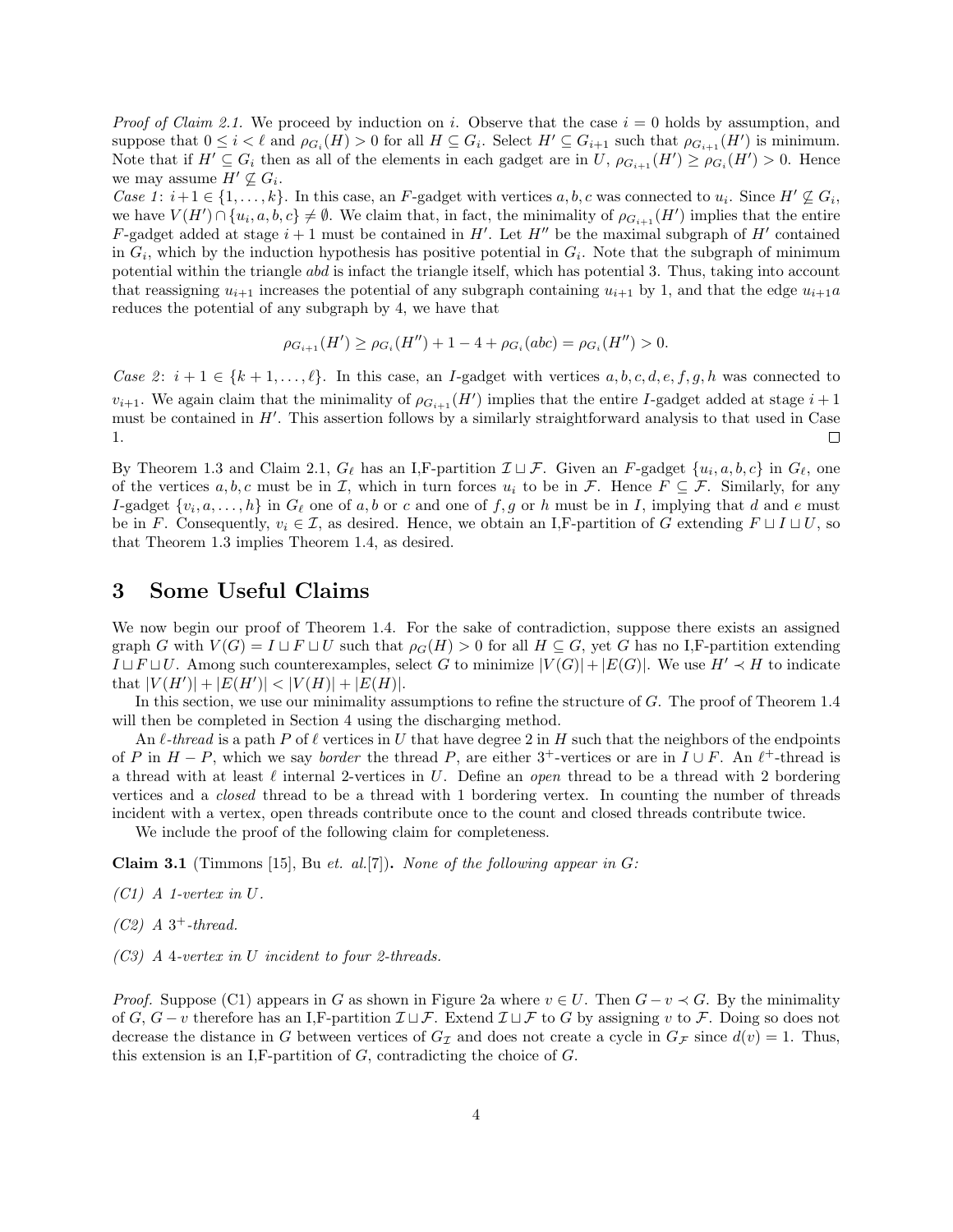

(a) The subgraph described in (C1). (b) The subgraph described in (C2). (c) A subgraph described in (C3).

Figure 2: Subgraphs described in Claim 3.1 where all solid vertices are in U.

Next, suppose  $(C2)$  appears in G as shown in Figure 2b. Note that it is possible that a or b are internal to a larger thread containing v, or that  $a = b$ . Obtain G' from G by deleting v and its neighbors, and note that  $G' \prec G$ , which implies G' has an I,F-partition  $\mathcal{I} \sqcup \mathcal{F}$  extending  $I \sqcup F \sqcup U$ .

If at least one of a or b is in  $G_{\mathcal{I}}$ , then assigning the deleted vertices to F does not create an F-cycle. Otherwise, v is at least distance 3 from a vertex in  $\mathcal I$ . Thus assigning v to  $\mathcal I$  and the neighbors of v to  $\mathcal F$ preserves the distance requirement for vertices in  $\mathcal I$  and does not introduce any  $\mathcal F$ -cycles. In either case,  $\mathcal{I} \sqcup \mathcal{F}$  extends to an I, F-partition of G, again a contradiction.

Finally, assume that  $(C3)$  appears in G with 4-vertex v. See Figure 2c, although note that we neither assume that the threads incident to  $v$  are open, nor that the boundary vertices of these threads are distinct. The graph G' obtained by deleting v and its incident threads satisfies  $G' \prec G$ , and once again has an I,Fpartition  $\mathcal{I} \sqcup \mathcal{F}$  by the minimality of G. Notice that v is distance at least 3 from any vertex in  $\mathcal{I}$ , so assigning v to I and the other deleted vertices to F extends  $\mathcal{I} \sqcup \mathcal{F}$  to an I,F-partition of G, the final contradiction necessary to complete the claim. □

Before proceeding to our key lemmas, we have the following claims about cut sets in G and the structure of small sets of small potential. For  $S \subseteq V(G)$ , an S-lobe of G is an induced subgraph of G whose vertex set consists of S and the vertices of some component of  $G - S$ .

Claim 3.2. If  $R \subseteq I$ , then  $G - R$  is connected.

*Proof.* Otherwise, every R-lobe  $G_i$  is a proper subgraph of G and, by the minimality of G, there exists an I,F-partition  $\mathcal{I}_i \sqcup \mathcal{F}_i$  of  $G_i$  with  $I(G_i) \subseteq \mathcal{I}_i$  and  $F(G_i) \subseteq \mathcal{F}_i$ . Consider  $\mathcal{I} = \cup \mathcal{I}_i$  and  $\mathcal{F} = \cup \mathcal{F}_i$ . Since  $R \subseteq I$ ,  $\mathcal I$  has no vertices within distance two and  $\mathcal F$  contains no cycles. Hence the partition  $\mathcal I\sqcup\mathcal F$  is an I,F-partition of G extending  $I \sqcup F \sqcup U$ , a contradiction. П

**Claim 3.3.** If H is an induced proper subgraph of G with  $\rho(H) < 3$  and  $|V(H)| + |E(H)| \leq 4$ , then H is one of the five assigned graphs shown in Figure 3.

| <b>Service Contract Contract Contract Contract Contract Contract Contract Contract Contract Contract Contract Contract Contract Contract Contract Contract Contract Contract Contract Contract Contract Contract Contract Contra</b> | $I \quad I$<br>$\bullet$ $\bullet$ | $I \qquad U$<br>$\bullet$ $\bullet$ | $I$ $F$<br>$\bullet$ $\bullet$ | $\frac{I}{\bullet}$ $\frac{F}{\bullet}$ $\frac{I}{\bullet}$ |
|--------------------------------------------------------------------------------------------------------------------------------------------------------------------------------------------------------------------------------------|------------------------------------|-------------------------------------|--------------------------------|-------------------------------------------------------------|
| (a) $\rho(K_1) = 1$                                                                                                                                                                                                                  | (b) $\rho(2K_1) = 2$               | (c) $\rho(K_2) = 2$                 |                                | (d) $\rho(K_2) = 1$ (e) $\rho(K_2 + K_1) = 2$               |

Figure 3: The five induced proper subgraphs H of G with  $\rho(H) < 3$  and  $|V(H)| + |E(H)| \leq 4$ .

*Proof.* Let H be an induced proper subgraph of G with  $\rho(H) < 3$  and  $|V(H)| + |E(H)| \leq 4$ . If  $|E(H)| = 2$ then  $|V(H)|+|E(H)|\geq 5$ , so  $|E(H)|\in \{0,1\}$ . If  $|E(H)|=0$ , then as  $\rho(H)<3$ , every vertex must be assigned to I and there are either one or two such vertices as in Figures 3a and 3b. Otherwise, if  $|E(H)| = 1$ , then the combined potential of the (at least 2) vertices can be at most 6 and must be at least 5 since  $\rho(H) > 0$ , hence exactly one vertex of H is in either U or F. Now, if one vertex is in U, then these conditions force H to have exactly one other vertex in  $I$  as depicted in Figure 3c. Instead, if one vertex is in  $F$ , then  $H$  has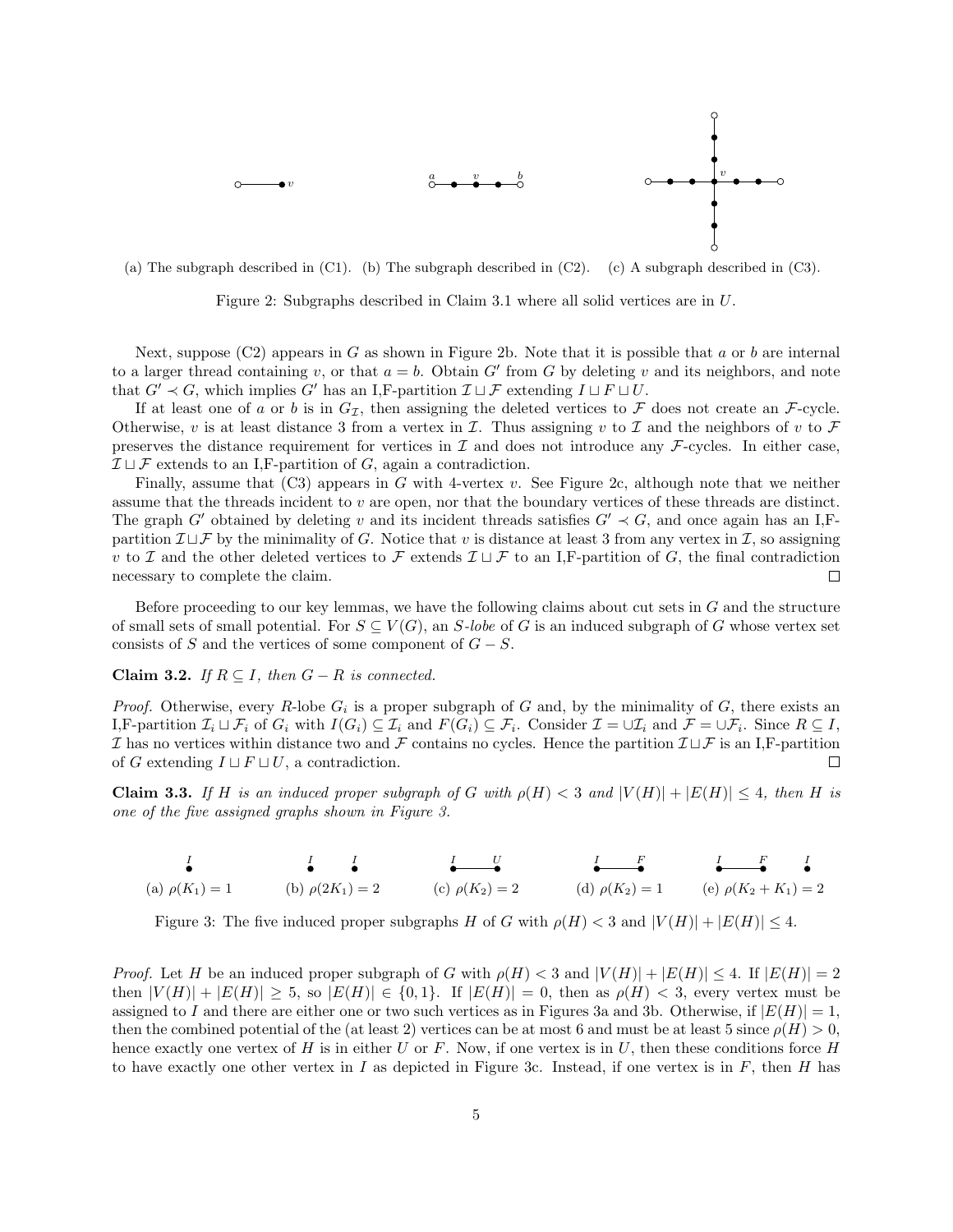either one or two additional vertices in  $I$ . As vertices in  $I$  are necessarily nonadjacent, this leaves Figures 3d and 3e as the remaining feasible configurations.  $\Box$ 

Lemma 3.4, which we prove next, states that G has no large sets of small potential. This will be used in the proof of Lemma 3.6 which gives hypotheses that allow us to reassign vertices from  $U$  to  $F$ .

**Lemma 3.4.** Let S be a proper subset of G and let  $H = G[S]$ . If  $|S| + |E(H)| \geq 5$ , then  $\rho(S) \geq 3$ .

*Proof.* Suppose otherwise, so there is a proper subset S with  $|S| + |E(H)| \geq 5$  and  $\rho_G(S) < 3$ . Select such S to minimize  $\rho_G(S)$ , and recall that  $\rho_G(S) > 0$ . Further, let

$$
T = \{ v \in S \colon N(v) \cap \overline{S} \neq \emptyset \}.
$$

By Claim 3.2, if  $T \subseteq I$  then  $S = T$ . As vertices in I are pairwise independent, we then would have that  $|S| + |E(H)| = |S| \ge 5$  and thus that  $\rho_G(H) \ge 5$ , a contradiction. Therefore, at least one vertex in T is in  $F \cup U.$ 

If  $\rho_G(S) = 2$  and  $T \cap F = \emptyset$ , then modify the assigned graph H to an assigned graph H<sub>0</sub> by changing a vertex of  $T \cap U$  from U to F. Note that for all  $S' \subseteq S$ , we have  $\rho_{H_0}(S') \ge \rho_H(S') - 5 + 4 = \rho_H(S') - 1$ . By the minimality of  $\rho_G(S)$ ,  $\rho_H(S') = \rho_G(S') \geq 2$ . Thus  $\rho_{H_0}(S') \geq 1$  for all  $S' \subseteq S$ . Otherwise, let  $H_0 = H$ , and our assumptions guarantee  $\rho_{H_0}(S') \geq 1$  for all  $S' \subseteq S$ . This alteration, if necessary, will aid in the construction of an auxiliary graph, which we describe below.

By the minimality of G, the fact that potentials are minimized by induced subgraphs, and  $S \subseteq V(G)$ , there is an I,F-partition  $\mathcal{I}_{H_0} \sqcup \mathcal{F}_{H_0}$  of  $H_0$  such that  $I(H_0) \subseteq \mathcal{I}_{H_0}$  and  $F(H_0) \subseteq \mathcal{F}_{H_0}$ . Let  $N_{\mathcal{I}}$  be the set of vertices in S adjacent to a vertex  $t \in T$  with  $t \in \mathcal{I}_{H_0}$  and  $N_{\mathcal{F}}$  be the set of vertices in S adjacent to a vertex  $t \in T$  with  $t \in \mathcal{F}_{H_0}$ . Note that  $N_{\mathcal{I}} \cup N_{\mathcal{F}} \neq \emptyset$  by the definition of  $T$ .

Construct an auxiliary graph G' by adding vertices to  $G - S$  as follows. If  $N_{\mathcal{I}} \neq \emptyset$ , add a new vertex w that is adjacent to every vertex in  $N_{\mathcal{I}}$ . If  $N_{\mathcal{F}} \neq \emptyset$ , then add adjacent vertices x and y and connect y to each vertex in  $N_{\mathcal{F}}$ . Add w and/or x to I, and y to U and let X denote those of w, x and y that are added to G'. See Figure 4 for a visual representation of  $G'$ .



(a) Vertex sets and some adjacencies of  $G$ .

(b) Vertex sets and some adjacencies of  $G'$ .

Figure 4: The construction of  $G'$  from  $G$  as described in Lemma 3.4.

Observe the following statements about  $G'$ :

- (Ob 0)  $|N_G(v) \cap T| \le 1$  for all  $v \in \overline{S}$ , as otherwise  $\rho_G(S + v) \le \rho_G(S) + \rho_G(v) 4 \cdot 2 \le 3 + 5 8 = 0$ , contradicting the hypothesis on G; hence  $|N_G(v) \cap S| = |N_{G'}(v) \cap X|$ .
- $(Ob 1)$  X is nonempty.
- (Ob 2) If  $\rho_G(S) = 2$ , then  $T \cap F(H_0) \neq \emptyset$  by construction, and hence  $\{x, y\} \subseteq X$ .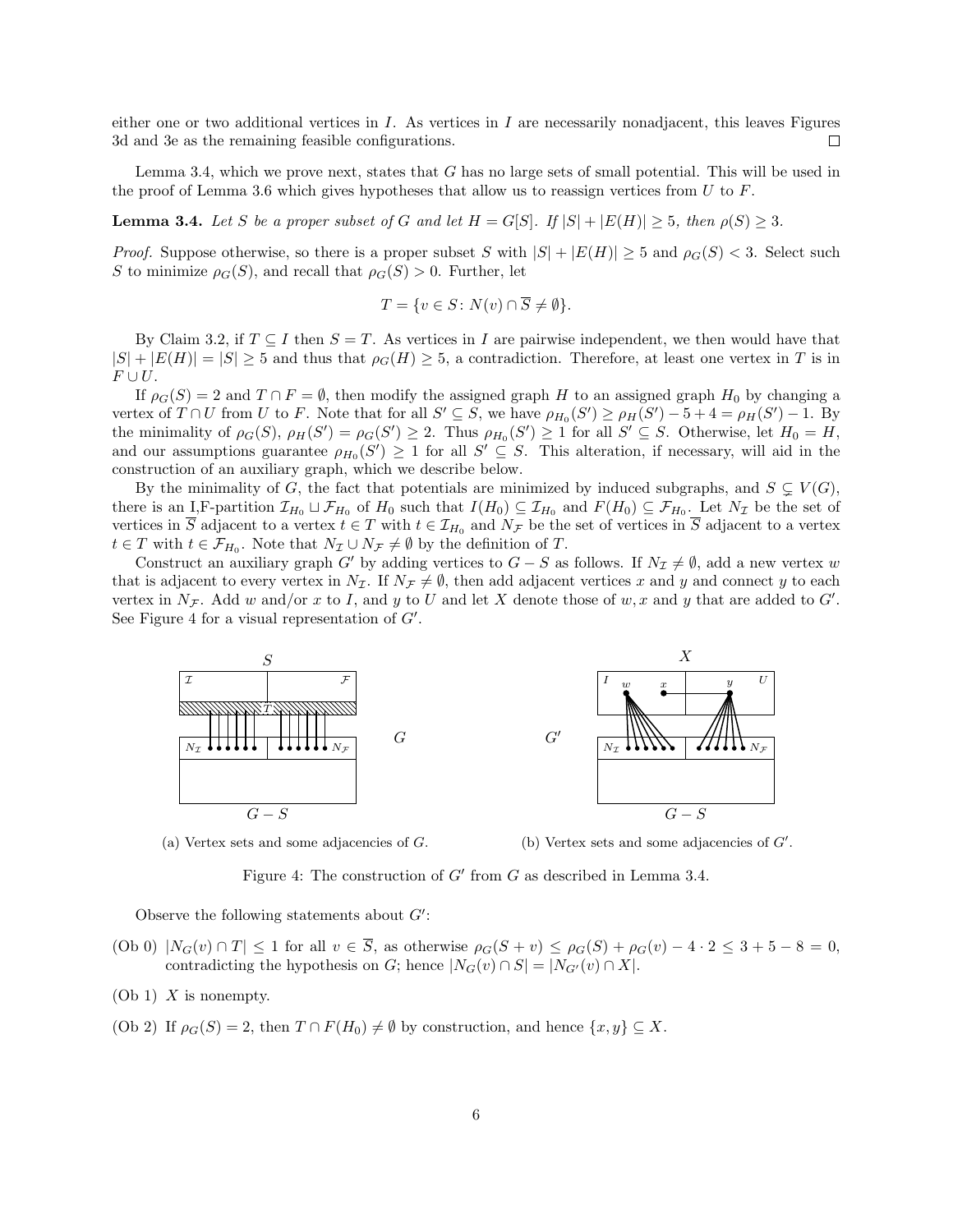Since  $|X| + |E(G'[X])| \le 4$  and  $|S| + |E(H)| \ge 5$ ,  $G' \prec G$ . By the assignment of vertices in X under the construction of G', if G' has an I,F-partition  $\mathcal{I}_{G'} \sqcup \mathcal{F}_{G'}$ , then specifically  $y \in \mathcal{F}_{G'}$  if  $\{x, y\} \subseteq X$ . Observe that  $(\mathcal{I}_{G'-X} \cup \mathcal{I}_{H_0}) \sqcup (\mathcal{F}_{G'-X} \cup \mathcal{F}_{H_0})$  is an I,F-partition of G because an F-cycle cannot be formed and the construction of  $X$  implies  $\mathcal I$  is necessarily a 2-independent set. Thus, by minimality of  $G$ , there is instead some  $W \subseteq V(G')$  with  $\rho_{G'}(W) \leq 0$ . Select  $W \subseteq V(G')$  to minimize  $\rho_{G'}(W)$ . Notice that if  $W \cap X = \emptyset$ , then  $W \subset G$  and  $\rho_G(W) = \rho_{G'}(W) \leq 0$ , a contradiction. We may therefore assume  $W \cap X \neq \emptyset$ . Observe that  $\rho_{G'}(W \cap X) \geq 1$ .

The minimality of  $\rho_{G'}(W)$  and the assignment of vertices in X imply that if  $W \cap N_{\mathcal{I}} \neq \emptyset$ , then  $w \in W$ , and that if  $W \cap N_{\mathcal{F}} \neq \emptyset$ , then  $\{x, y\} \subseteq W$ . Since every edge between  $W \setminus X$  and X in G' corresponds to an edge between  $W \setminus S$  and S in G by (Ob 0), we have

$$
0 < \rho_G(W - X + S) \le \rho_{G'}(W) - \rho_{G'}(W \cap X) + \rho_{H_0}(S).
$$

Since  $\rho_{G'}(W) \leq 0$ , it follows that

$$
\rho_{G'}(W \cap X) < \rho_{H_0}(S). \tag{1}
$$

We have two cases to consider. First, suppose that  $\overline{S} \nsubseteq W$ . Define  $S' = W - X + S$  and recall  $\rho_G(S') \leq \rho_{G'}(W) - \rho_{G'}(W \cap X) + \rho_G(S)$ , which implies  $\rho_G(S') < \rho_{H_0}(S) \leq \rho_G(S)$  since  $\rho_{G'}(W) \leq 0$  and  $\rho_{G'}(W \cap X) > 0$ . Since  $\overline{S} \nsubseteq W$ , we have  $S' \subsetneq V(G)$ , which contradicts the minimality of  $\rho(S)$ .

Now suppose  $\overline{S} \subseteq W$ . By the minimality of  $\rho_{G'}(W)$ ,  $W \cap X = X$  and hence  $W = V(G')$ . Thus,  $\rho_{G'}(G') = \rho_G(G) - \rho_G(S) + \rho_{G'}(X)$ . Since  $\rho_{G'}(X) \in \{1,2\}$ ,  $\rho_G(S) \in \{1,2\}$ ,  $\rho_G(G) > 0$ , and  $\rho_{G'}(G') \leq 0$ , we must have  $\rho_G(S) = 2$ , and  $\rho_{G'}(X) = 1$ . However, by (Ob 2) we have that  $\rho_G(S) = 2$  implies  $\rho_{G'}(X) \geq 2$ , a contradiction. П

We can immediately use Lemma 3.4 to prove a claim about vertices in F.

Claim 3.5. In G, F contains neither a 1-vertex nor a 2-vertex.

*Proof.* Let v be a 1-vertex in F, hence  $G - v \prec G$ . Also,  $\rho_{G-v}(H) = \rho_G(H) > 0$  for all nonempty subgraphs  $H \subseteq G - v$ . Consequently,  $G - v$  has an I,F-partition  $\mathcal{I} \sqcup \mathcal{F}$  which can be extended to an I,F-partition of G by assigning v to  $\mathcal{F}$ .

If, instead, v is a 2-vertex in F, let u be a neighbor of v. If there is an edge between the neighbors of v, then the subgraph induced by  $v$  and its neighbors has three vertices, three edges and potential at most 2. This contradicts Lemma 3.4, so the neighbors of  $v$  are not adjacent.

Let  $G'$  be the assigned graph formed from G by contracting the edge uv into a vertex labeled uv, and assign to uv the assignment of u. If  $S \subseteq V(G')$  is a nonempty subset with  $\rho_{G'}(S) \leq 0$ , then necessarily  $uv \in S$ . Let  $S' = (S \setminus \{uv\}) \cup \{u, v\}$  and observe that  $\rho_G(S') = \rho_{G'}(S')$ , a contradiction. Thus  $\rho_{G'}(S) > 0$ for all nonempty subsets  $S \subseteq V(G')$ , and since  $G' \prec G$ , the minimality of G implies  $G'$  has an I,F-partition  $\mathcal{I} \sqcup \mathcal{F}$ . Reversing the contraction does not decrease the distance in G between vertices in  $G_{\mathcal{I}}$ , and  $G_{\mathcal{F}}$  remains a forest after adding  $v$  to  $\mathcal F$  since there are no cycles in  $G$  that are not in  $G'$ .  $\Box$ 

Before proceeding to Lemma 3.6, note that by Claim 3.3 a copy of  $K_2$  with a vertex in I and the other in  $U$ , as seen in Figure 3c, is the only possible induced proper subgraph  $H$  of  $G$  with a vertex in  $U$  that satisfies  $\rho(H) < 3$  and  $|V(H)| + |E(H)| \leq 4$ .

**Lemma 3.6.** Let S be a nonempty proper subset of  $V(G)$ . If G' is obtained from G by reassigning up to two vertices u and v in S from U to F, then  $G'[S]$  has an I,F-partition.

Proof. We have

$$
|V(G'[S])| + |E(G'[S])| = |V(G[S])| + |E(G[S])| < |V(G)| + |E(G)|,
$$

so  $G'[S] \prec G$ . Thus  $G'[S]$  has an I,F-partition unless reassigning u and v resulted in G' having some subgraph of non-positive potential. Suppose W is such a subgraph. Then  $V(W) \cap \{u, v\} \neq \emptyset$  otherwise  $\rho_G(W) \leq 0$ , which contradicts the choice of G.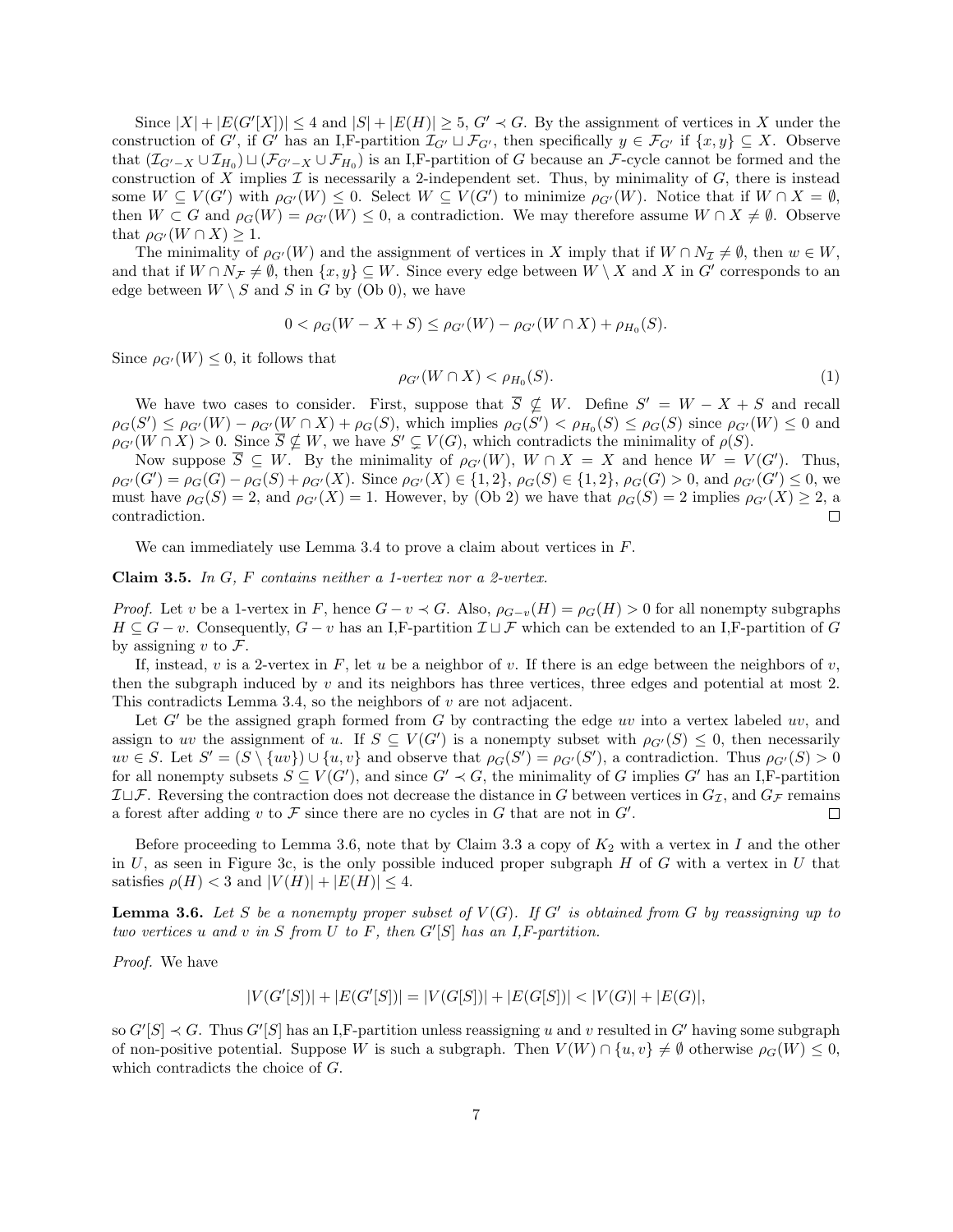As a vertex in U has potential one more than a vertex in F,  $\rho_{G'}(W) \ge \rho_G(W) - 2$ , implying that  $\rho_G(W) \leq 2$  and Lemma 3.4 implies  $|V(W)| + |E(W)| \leq 4$ . Claim 3.3 then yields that W can not contain both u and v. Thus  $\rho_{G'}(W) = \rho_G(W) - 1$ . However, as W contains a vertex of U, Claim 3.3 also gives that  $\rho_G(W) \geq 2$ . Hence  $\rho_{G'}(W) \geq 1$ , a contradiction, so no such W exists.  $\Box$ 

The following two claims restrict the local structure around 3-vertices in  $\overline{I}$ .

**Claim 3.7.** If v is a 3-vertex in  $\overline{I}$  with no neighbors in I, then v is not incident to a 2-thread in G.



Figure 5: A 3-vertex incident to a 2-thread.

*Proof.* Let v be a 3-vertex in  $\overline{I}$  with no neighbors in I that is incident to a 2-thread. We consider two cases, depending on whether a 2-thread incident to v is open or closed.

First, suppose that an open 2-thread with vertices y and z is incident to v as in Figure 5a; let a and b be the neighbors of v not in this 2-thread. Let  $S = V(G) \setminus \{y, z\}$ , and let G' be the assigned graph given by taking  $G[S]$  and assigning a and b to F, if necessary. By Lemma 3.6, G' has an I,F-partition  $\mathcal{I} \sqcup \mathcal{F}$ . If v or c is in I, adding y and z to F extends  $\mathcal{I} \sqcup \mathcal{F}$  to G without creating any cycles in  $G_{\mathcal{F}}$ . Otherwise  $v, c \in \mathcal{F}$ and adding y to  $\mathcal I$  and z to  $\mathcal F$  extends  $\mathcal I \sqcup \mathcal F$  to  $G$ .

Second, suppose that a closed 2-thread with vertices y and z is incident to v as in Figure 5b; let a be the neighbor of v not in this 2-thread. Let  $S = V(G) \setminus \{v, y, z\}$ , and let G' be the assigned graph given by taking  $G[S]$  and assigning a to F, if necessary. By Lemma 3.6, G' has an I,F-partition  $\mathcal{I} \sqcup \mathcal{F}$ . Adding v and z to F and y to I extends  $\mathcal{I} \sqcup \mathcal{F}$  from G' to G even in the case that  $v \in F$ .  $\Box$ 

Claim 3.8. A 3-vertex in U incident to three 1-threads with bordering vertices in  $\overline{I}$  does not appear in G.



Figure 6: A 3-vertex  $v$  incident to three 1-threads.

*Proof.* Let v be a 3-vertex in U as shown in Figure 6 where  $x, y, z \in U$  are the internal vertices of the 1-threads and  $a, b, c \in I$  are the other endpoints of the 1-threads.

Suppose first that at most two of a, b, and c are assigned to U; say  $c \in F$ . Let  $S = V(G) \setminus \{v, x, y, z\}$ , and let G' be the assigned graph given by taking  $G[S]$  and reassigning a and b to F, if necessary. Lemma 3.6 implies there exists an I,F-partition  $\mathcal{I} \sqcup \mathcal{F}$  of G' that extends to an I,F-partition of G by adding v to  $\mathcal{I}$  and  $x, y$ , and z to F.

Thus we may assume a, b, and c are all assigned to U in G. Let  $G' = G - \{v, x, y, z\}$  and reassign a, b and c to F in G'. Since  $G' \prec G$ , G' has an I,F-partition unless there is some  $W \subseteq V(G')$  with  $\rho_{G'}(W) \leq 0$ and  $|W \cap \{a, b, c\}| = 3$ . From the reassignment of a, b, and c,  $\rho_G(W) \leq \rho_{G'}(W) + 3 \cdot (5-4) \leq 3$ , which then implies that  $\rho_G(W \cup \{v, x, y, z\}) = \rho_G(W) + 4 \cdot 5 + 6 \cdot (-4) \leq -1$ , contradicting the choice of G.  $\Box$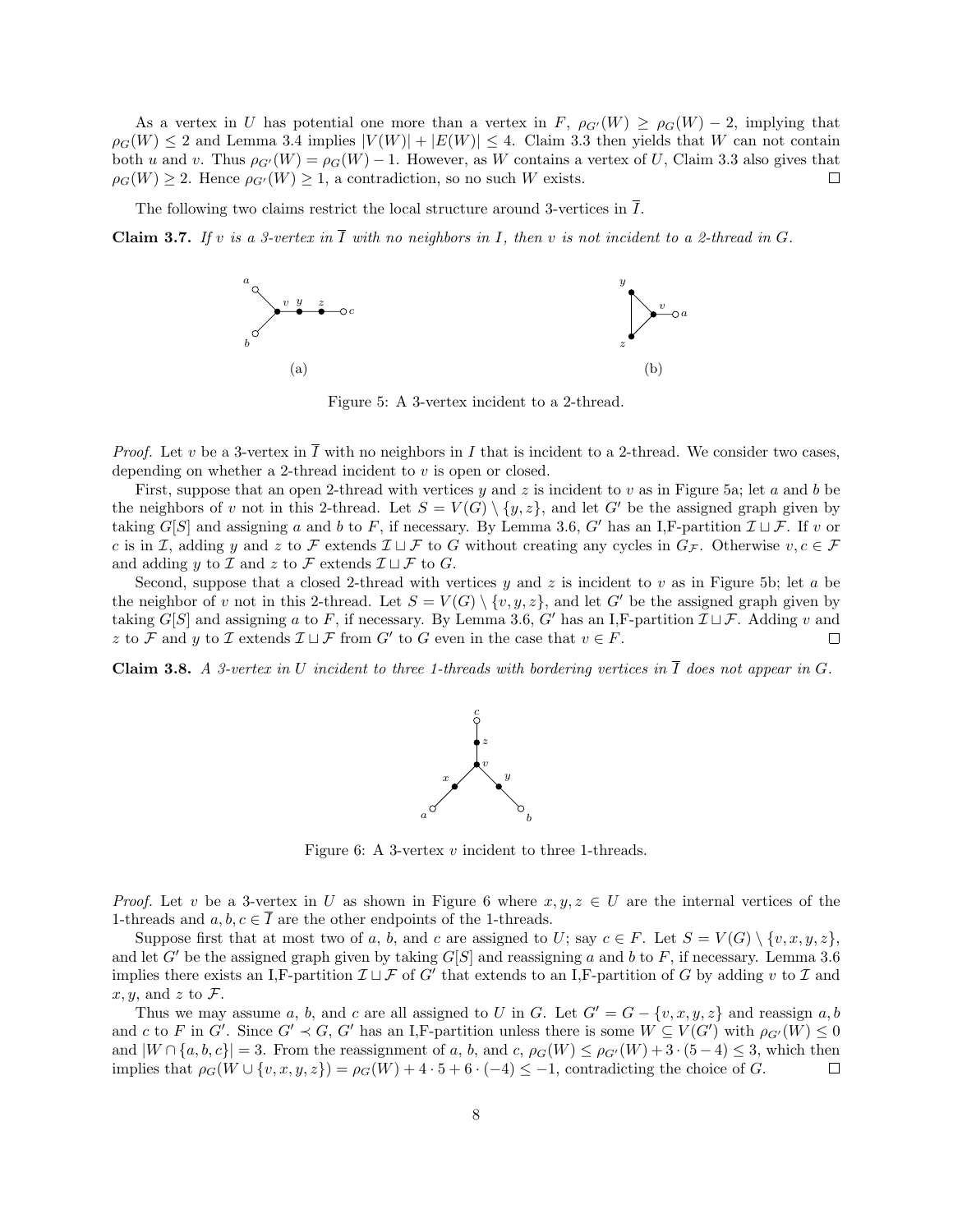Our final claim restricts the structure around 4-vertices in U.

**Claim 3.9.** A 4-vertex in U incident to three 2-threads and a 1-thread with a bordering vertex in  $\overline{I}$  does not appear in G.



Figure 7: A 4-vertex v incident to three 2-threads and one 1-thread.

*Proof.* Let v be a 4-vertex in U incident with three 2-threads and one 1-thread and let  $a \in \overline{I}$  be the other vertex bordering the 1-thread. Let  $T$  be the set of internal vertices in the threads incident to  $v$ . At most one of the 2-threads may be closed, as depicted in Figure 7.

Let  $S = V(G) \setminus (T \cup \{v\})$ , and let G' be the assigned graph formed by taking G[S] and assigning a to F, if necessary. Lemma 3.6 implies that there exists an I,F-partition  $\mathcal{I} \sqcup \mathcal{F}$  of  $G'$ , necessarily with  $a \in \mathcal{F}$ . Adding v to I and the vertices of T to F extends  $\mathcal{I} \sqcup \mathcal{F}$  to G so that vertices in I have pairwise distance at least two in G and  $G_F$  is a forest. Notice that since any cycle in  $G_F$  that would be created must use v,  $G_F$  $\Box$ is a forest.

#### 4 Proof of Theorem 1.4

We use discharging the prove the following lemma.

**Lemma 4.1.** If G is a graph satisfying Claims 3.1, 3.5 and 3.7–3.9, then  $\rho_G(G) \leq 0$ .

As we previously demonstrated that the minimal counterexample to Theorem 1.4 satisfies Claims 3.1, 3.5 and 3.7–3.9, this demonstrates a contradiction and no counterexample exists.

*Proof of Lemma 4.1.* Suppose that G satisfies Claims 3.1, 3.5 and 3.7–3.9. Assign an initial charge  $\mu_0$  to vertices of  $G$  as follows:

$$
\mu_0(v) = 2d(v) - \begin{cases}\n1, & v \in I \\
4, & v \in F \\
5, & v \in U.\n\end{cases}
$$

Observe that  $\sum$  $\sum_{v \in V(G)} \mu_0(v) = 4|E(G)| - |I| - 4|F| - 5|U| = -\rho(G).$ 

We distribute charge using three rules, (R1), (R2), and (R3), in order, and use  $\mu_i(v)$  to denote the charge on a vertex after rule i for  $i \in \{1,2,3\}.$ 

- (R1) If  $v \in V(G)$  satisfies  $\mu_0(v) \geq d(v)$ , then v sends charge 1 to each neighbor  $u \in N(v)$ .
- (R2) If v is the internal vertex of a 1-thread and  $\mu_1(v) < 0$ , then v pulls charge  $\frac{1}{2}$  from each of its neighbors.
- (R3) If v is an internal vertex of a 2-thread and  $\mu_2(v) < 0$ , then v pulls charge 1 from its neighbor on the border of the thread.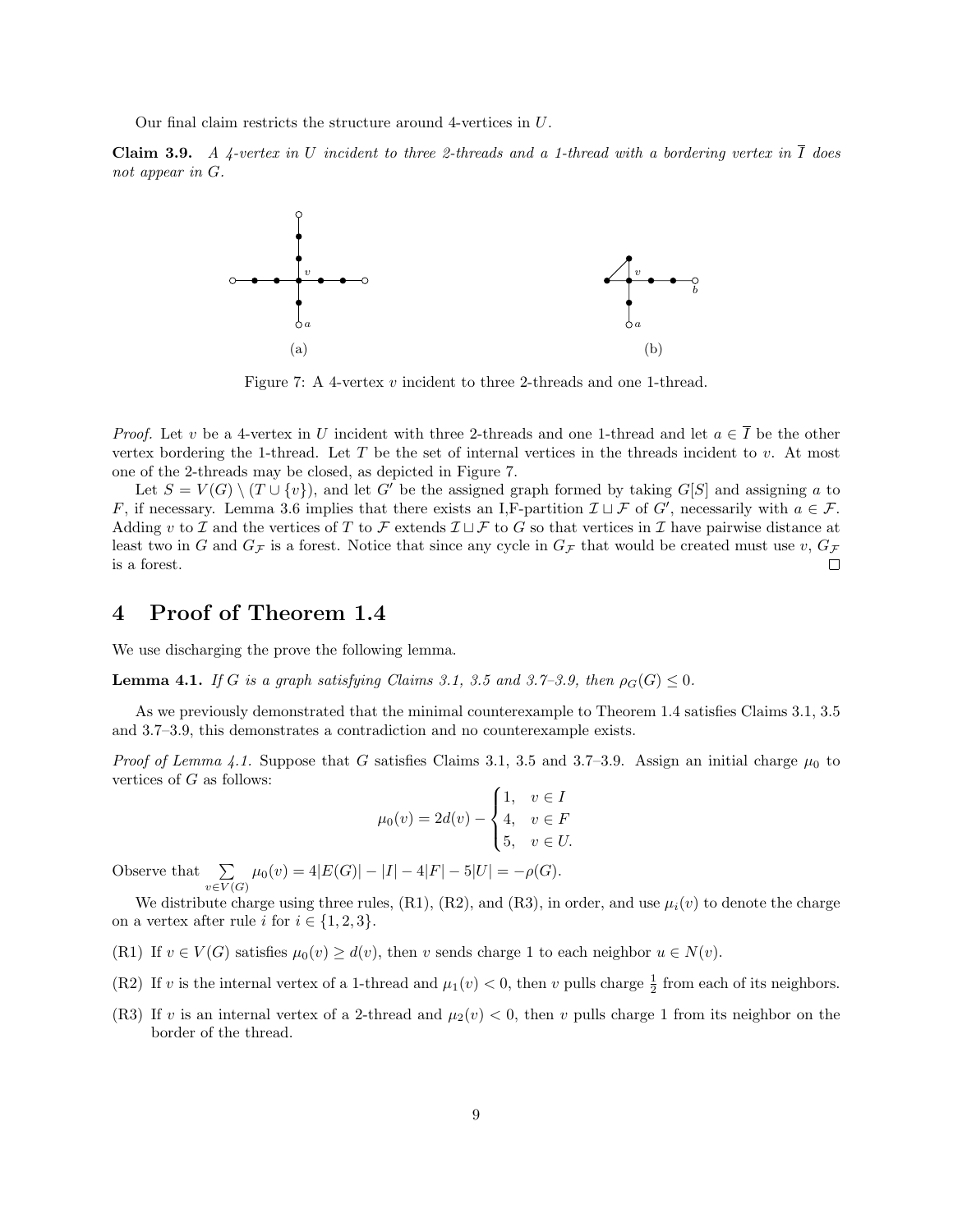We will demonstrate  $\mu_3(v) \geq 0$  for all  $v \in V(G)$ , which implies that

$$
-\rho(G) = \sum_{v \in V(G)} \mu_0(v) = \sum_{v \in V(G)} \mu_3(v) \ge 0.
$$

Observe that if  $u \in V(G)$  is not internal to any thread and  $v \in N(u)$ , then u sends charge to v by at most one rule  $(R1)$ ,  $(R2)$ , or  $(R3)$ .

If v is a vertex in I, a vertex in F with  $d(v) \geq 4$ , or a vertex in U with  $d(v) \geq 5$ , then  $\mu_0(v) \geq d(v)$ . Consequently, v has  $\mu_1(v) = \mu_2(v) = \mu_3(v) \ge 0$  since v sends charge  $d(v)$  during (R1) and does not send charge using  $(R2)$  or  $(R3)$ .

Next, suppose v is a vertex in F with  $d(v) \leq 3$ . By Claim 3.5,  $d(v) \geq 3$ . If v is incident to a 2-thread, then by Claim 3.7, v has a neighbor in I. This neighbor sends charge 1 to v by  $(R1)$  and v sends charge at most 1 to each other neighbor by (R2) or (R3), so  $\mu_3(v) \ge \mu_0(v) + 1 - 2 \ge 0$ . Otherwise, from (R2), v sends charge at most  $\frac{3}{2}$  to incident 1-threads and  $\mu_3(v) \ge \mu_0(v) - 3 \cdot \frac{1}{2} = \frac{1}{2} > 0$ , as desired.

Recall that by Claim 3.1, no vertex in U has degree less than two. Since G contains no  $3^+$ -thread by Claim 3.1, if v is a 2-vertex in U, then  $\mu_0(v) = -1$  and  $\mu_3(v) \ge 0$  by either (R1), (R2), or (R3).

Assume then that v is a vertex in U with  $d(v) = 3$ . If v is incident to a 2-thread, then by Claim 3.7, v has a neighbor in I. This neighbor sends charge 1 to v by  $(R1)$  and v sends charge at most 1 to each other neighbor by (R2) or (R3), so  $\mu_3(v) \ge \mu_0(v) + 1 - 2 \ge 0$ , as desired. If v is not incident to any 2-threads and is incident to fewer than three 1-threads, then  $\mu_3(v) \ge \mu_0(v) - 2 \cdot \frac{1}{2} \ge 0$ , as desired. Otherwise, v is incident to exactly three 1-threads, and at least one of the 1-threads is bordered by a vertex a in I by Claim 3.8. Since a sends charge 1 to the internal vertex of the 1-thread by (R1), v sends charge at most  $\frac{1}{2}$  to the other neighbors by (R2), and hence  $\mu_3(v) \ge \mu_0(v) - 2 \cdot \frac{1}{2} \ge 0$ , as desired.

Finally, suppose v is a vertex in U with  $d(v) = 4$ . By Claim 3.1, v is not incident to four 2-threads. By Claim 3.9, if v is incident to three 2-threads and a 1-thread, then the other vertex a bordering the 1-thread is in I. Since a sends charge 1 to the 1-thread by  $(R1)$ , v sends charge at most 1 to at most three neighbors by (R2) and (R3) and hence  $\mu_3(v) \geq \mu_0(v) - 3(1) \geq 0$ , as desired. If v is incident to three 2-threads and no other thread, then  $\mu_3(v) \ge \mu_0(v) - 3 \cdot 1 \ge 0$ . Finally, if v is incident to at most two 2-threads and up to two 1-threads, then  $\mu_3(v) \ge \mu_0(v) - 2 \cdot 1 - 2 \cdot \frac{1}{2} \ge 0$ .

 $\Box$ 

Therefore, every vertex in G has non-negative final charge, which completes the proof.

### References

- [1] M. Albertson, G. Chappell, H. A. Kierstead, A. Kündgen, and R. Ramamurthi. Coloring with no 2-colored  $P_4$ 's. *Electron. J. Combin.*,  $11(1)$ : Research Paper 26, 13pp, 2004.
- [2] K. Appel, W. Haken, et al. Every planar map is four colorable. Part I: Discharging. Illinois Journal of Mathematics, 21(3):429–490, 1977.
- [3] K. Appel, W. Haken, J. Koch, et al. Every planar map is four colorable. Part II: Reducibility. Illinois Journal of Mathematics, 21(3):491–567, 1977.
- [4] O. Borodin. Colorings of plane graphs: a survey. Discrete Mathematics, 313(4):517–539, 2013.
- [5] O. V. Borodin. On acyclic colorings of planar graphs. Discrete Math., 25(3):211–236, 1979.
- [6] O. V. Borodin, A. Kostochka, and M. Yancey. On 1-improper 2-coloring of sparse graphs. Discrete Mathematics, 313(22):2638–2649, 2013.
- [7] Y. Bu, D. Cranston, M. Montassier, A. Raspaud, and W. Wang. Star coloring of sparse graphs. J. Graph Theory, 62(3):201–219, 2009.
- [8] M. Chen, S. Kim, A. Kostochka, D. B. West, and X. Zhu. Decomposition of sparse graphs into forests: The nine dragon tree conjecture for  $k \leq 2$ . arXiv:1502.04755 [math.CO].